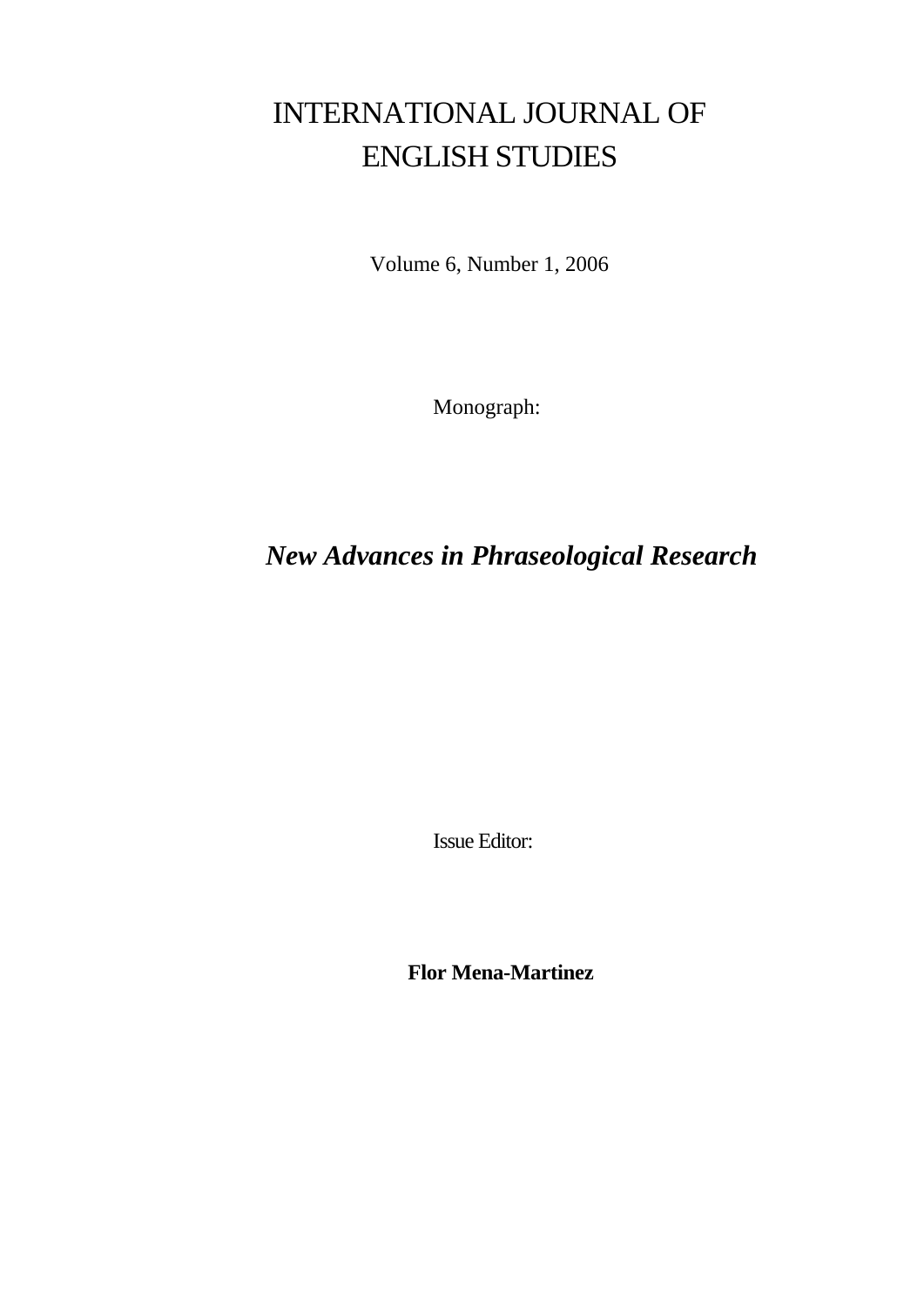## **Sustainability of Phraseological Image in Discourse**

## ANITA NACISCIONE\*  *Latvian Academy of Culture*

#### **ABSTRACT**

\_\_\_\_\_\_\_\_\_\_\_\_\_\_\_

In discourse a phraseological unit may extend across sentence boundaries, constituting a continuity. The sustainability of a phraseological unit is the spread of its image in the interrelated web of discourse. A sustained phraseological image provides for the semantic and stylistic cohesion of the text. My aim is to ascertain sustainability as one of the basic concepts of the stylistic use of phraseological units and prove that a sentence-bound approach and thinking fail to account for sustained figurative use.

The analysis is based on D.H. Lawrence's short story "Rawdon's Roof". As the story unfolds, the phraseological unit *under one's roof* appears sixteen times, undergoing creative changes and acquiring new associations and figurative ties in discourse. It first appears in core use while further in the text new patterns emerge – puns and extended metaphors, subtly interwoven with reiteration of the image-bearing constituent *roof* or the whole phraseological unit, which becomes the key image by force of sustained reference to it. It is also used in the title, lending an overtone and spanning the boundaries of the short story. Sustained figurative use calls for enhanced cognitive skills of perception, comprehension and interpretation.

**KEYWORDS:** phraseological unit, base form, instantial stylistic use, phraseological pattern, semantic and stylistic cohesion, phraseological reiteration, sustainability of phraseological image.

\* Address for correspondence: Anita Naciscione, 25 Skolas Street, Flat 13, Riga LV-1010, Latvia, tel: +371 29416539, e-mail: naciscione@parks.lv.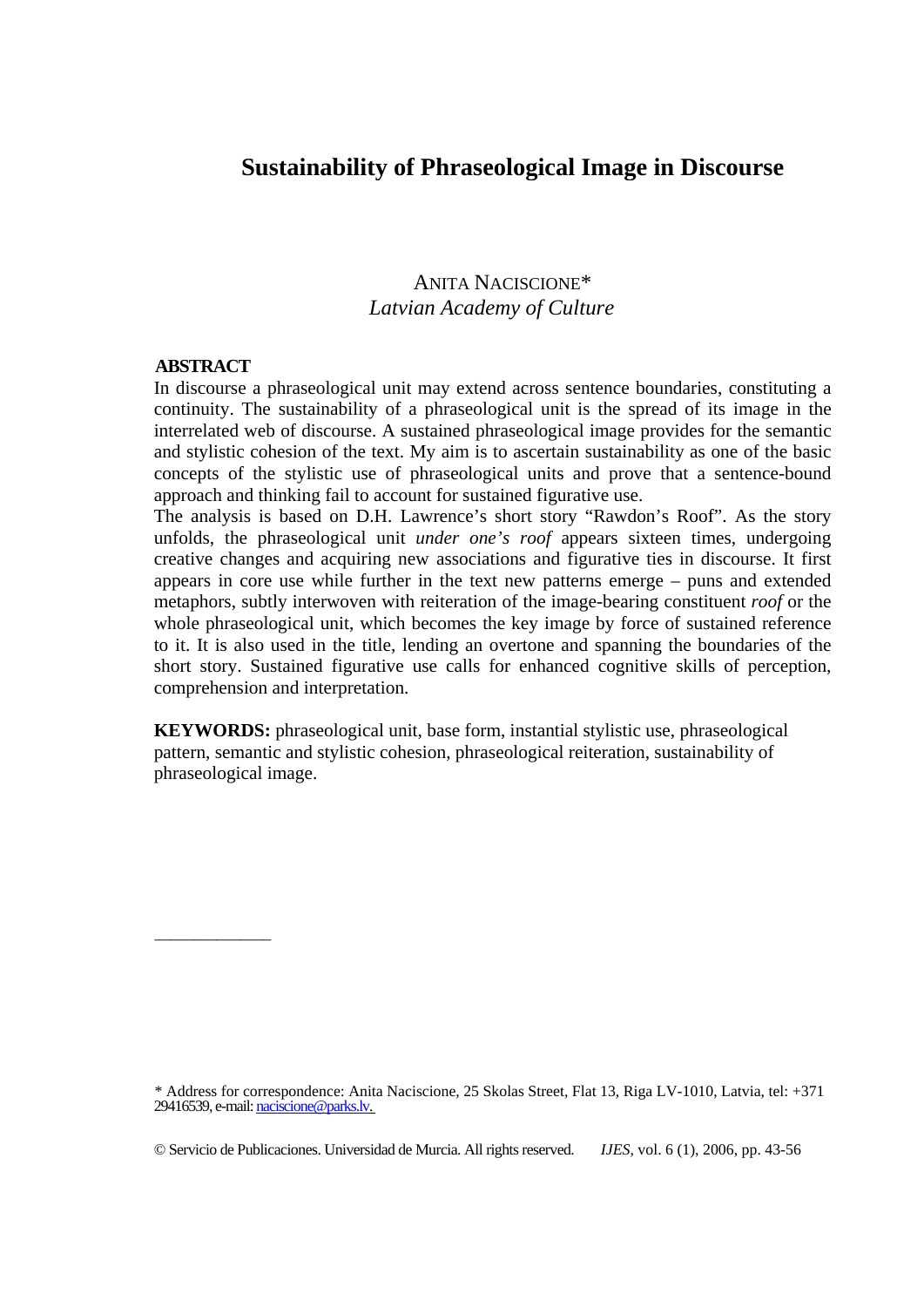#### **I. INTRODUCTION**

My interest lies in figurative language in general and in phraseology in particular. Cognitive science has demonstrated that figurative language is a tool of the human mind (Lakoff & Johnson, 2003). It is a systematic and orderly part of human cognition processes (Gibbs, [1994] 1999: 450), and phraseology<sup>1</sup> is part of this system. Sustainability<sup>2</sup> is a largely unexplored phenomenon in phraseology. By definition a phraseological unit<sup>3</sup> (PU) does not exceed the limits of a sentence in its base form<sup>4</sup>, or in its core use<sup>5</sup>. However, in discourse a PU may extend not only across sentence or paragraph boundaries but also larger stretches of text, constituting a continuity. PUs are sustainable in use, which is only natural as figurative meaning is one of their inherent properties. Figurative language reflects figurative thought. As thought is sustainable, so is figurative language. Its interpretation calls for linguistic and cognitive processing to reveal the whole wealth and variety.

#### **II. METONYMY AT WORK: A COGNITIVE PERSPECTIVE**

My approach is cognitive stylistic<sup>7</sup>, which gives an opportunity to draw on cognitive science to comprehend and interpret the creative use of PUs. My analysis of sustainability as one of the key concepts of instantial stylistic use<sup>6</sup> is based on D.H. Lawrence's short story "Rawdon's Roof" (Lawrence, [1930] 1978), which is a striking example of sustained instantial use of a phraseological image, testifying to his narrative skills. Let me start with the opening paragraph of D.H. Lawrence's short story "Rawdon's Roof":

#### **under one's roof**<sup>8</sup>

Rawdon was the sort of man who said, privately, to his men friends, over a glass of wine after dinner: 'No woman shall sleep again **under my roof**!' (p.69)

The PU *under one's roof* is metonymic in its base form<sup>9</sup>. It is a synecdoche, to be more precise, as *under one's roof* stands for "in one's home", based on a contiguous relation (part-whole). In the first paragraph the PU appears in its core use. When reading the short story, the PU *under one's roof* catches the eye with obtrusive regularity. As the story unfolds, it appears sixteen times, undergoing creative changes, acquiring new associations and figurative ties in discourse, resulting in shifts in meaning seeking to create a psychological insight into human emotions and experience, which is an integral part of D.H. Lawrence's writing.

Much has been written on metaphor as a figure of thought and language, while metonymy has been less researched, although it has also been recognized as a fundamental part of our conceptual system and a pervasive feature of human thought (Gibbs, [1979] 1998; Dirven, 1993; Gibbs, [1994] 1999; Lakoff & Johnson, [1980] 2003 Barcelona,  $2000$ ; Kövesces,  $2002$ ;). The role of tropes<sup>10</sup> and their combinations present special interest, and Lakoff and Turner have demonstrated how metaphor and metonymy can fit together to form complex and novel combinations (Lakoff & Turner, 1989).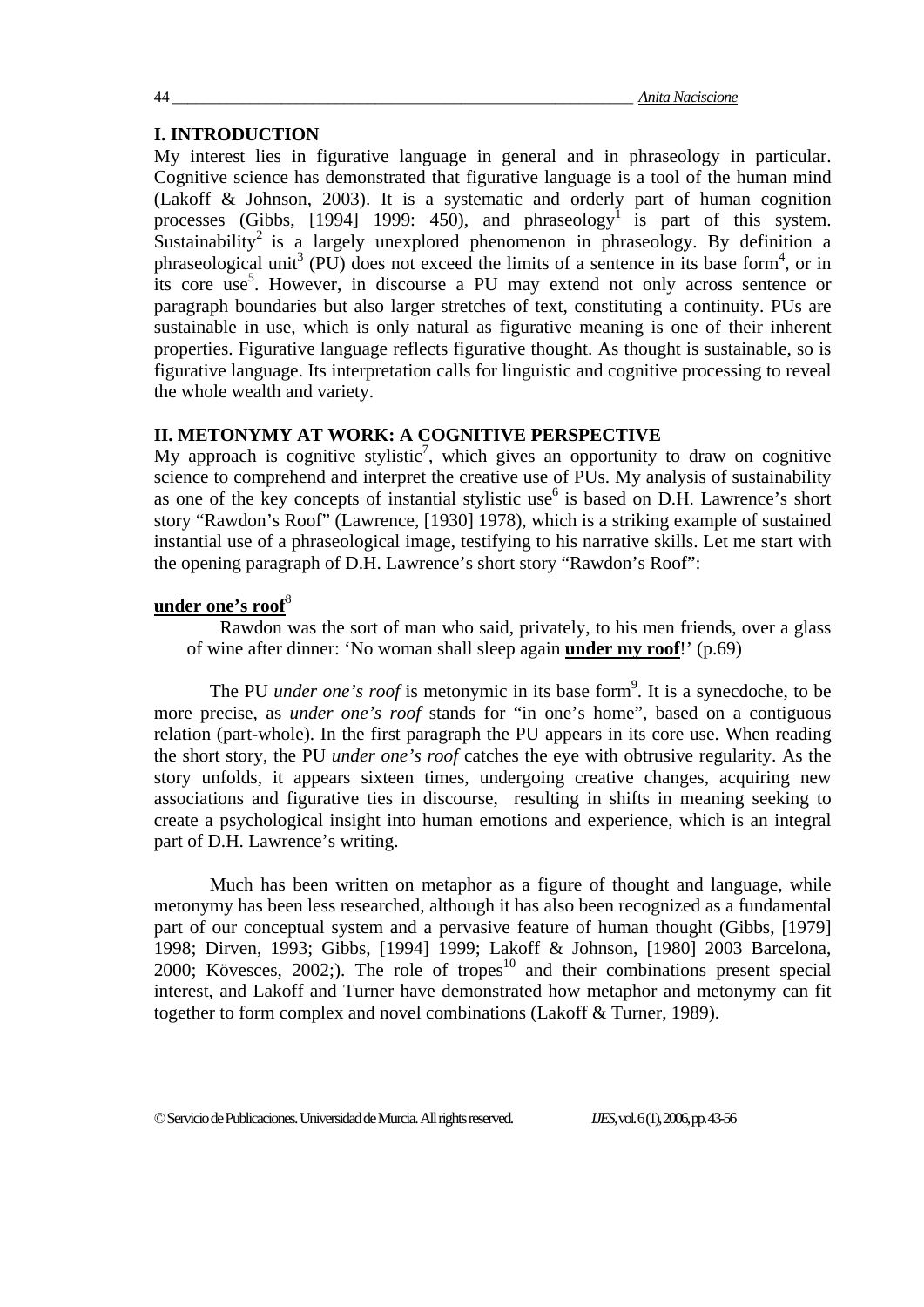Human ability to think metonymically<sup>11</sup> may be reflected in separate words, free word combinations or in PUs. The reflection of the metonymic modes of thought in idioms in their core use has been discussed by Gibbs who indicates that metonymy helps motivate idiom meaning, as metonymy is a fundamental part of our conceptual system whereby people take one well-understood or easily perceived aspect of something to represent or stand for the thing as a whole (Gibbs, 1995: 111). However, there is no special research on metonymic reasoning in instantial stylistic use of PUs to my knowledge. Discoursal instantiations frequently seem to follow the rule "Expect the unexpected!" Moreover, novel metonymic expressions can be more difficult, as Gibbs notes (Gibbs, [1994] 1999: 320).

As we continue reading the first page of D.H.Lawrence's short story, we come across the first case of instantial stylistic use 10 lines below. The metonymic potential of the base form *under one's roof* has been expanded in instantial use, turning it into a metonymic pun:

#### **under one's roof**

'No, I've come to the determination that no woman shall ever sleep **under my roof** again – not even a female cat!'

One looked at the roof and wondered what it had done amiss. Besides, it wasn't his roof. He only rented the house . What does a man mean, anyhow, when he says 'my roof'? *M y* roof! The only roof I am conscious of having, myself, is the top of my head . However, he hardly can have meant that no woman should sleep under the elegant dome of his skull . (p. 69)

Metonymy is not merely a referential device, it also serves the function of providing understanding and organising our thoughts and actions (Lakoff & Johnson, [1980] 2003: 36-39). From the cognitive psychological point of view the endlessly shifting flow of thoughts, which are experienced in our mind, determines language in use: all the textual changes and developments, including novel metonymic shifts. Thus, the point is "the representation of meaning in human thought" (Gibbs, 2002: 83) and in this instance – the reflection of a metonymic mode of thinking.

What is striking in this instantiation is how a metonymic PU turns into extended pun: the meaning is no longer abstract but concrete. This is an interesting feature – turning from the abstract phraseological meaning, which is a figurative perception, to the sense of sight, which is a physical perception. The shift from the figurative to the literal, resulting in a pun, activates the visual area of the brain. The pun calls forth mental visualisation<sup>12</sup> and demonstrates the role of the sense of sight in mental and in visual perception. With the help of the sense of vision, perception secures a link between understanding and sight $13$ . It is a perception, which derives mainly from the sense of vision, which provides motivated explanation for certain aspects of language structure (Popova, 2003: 135).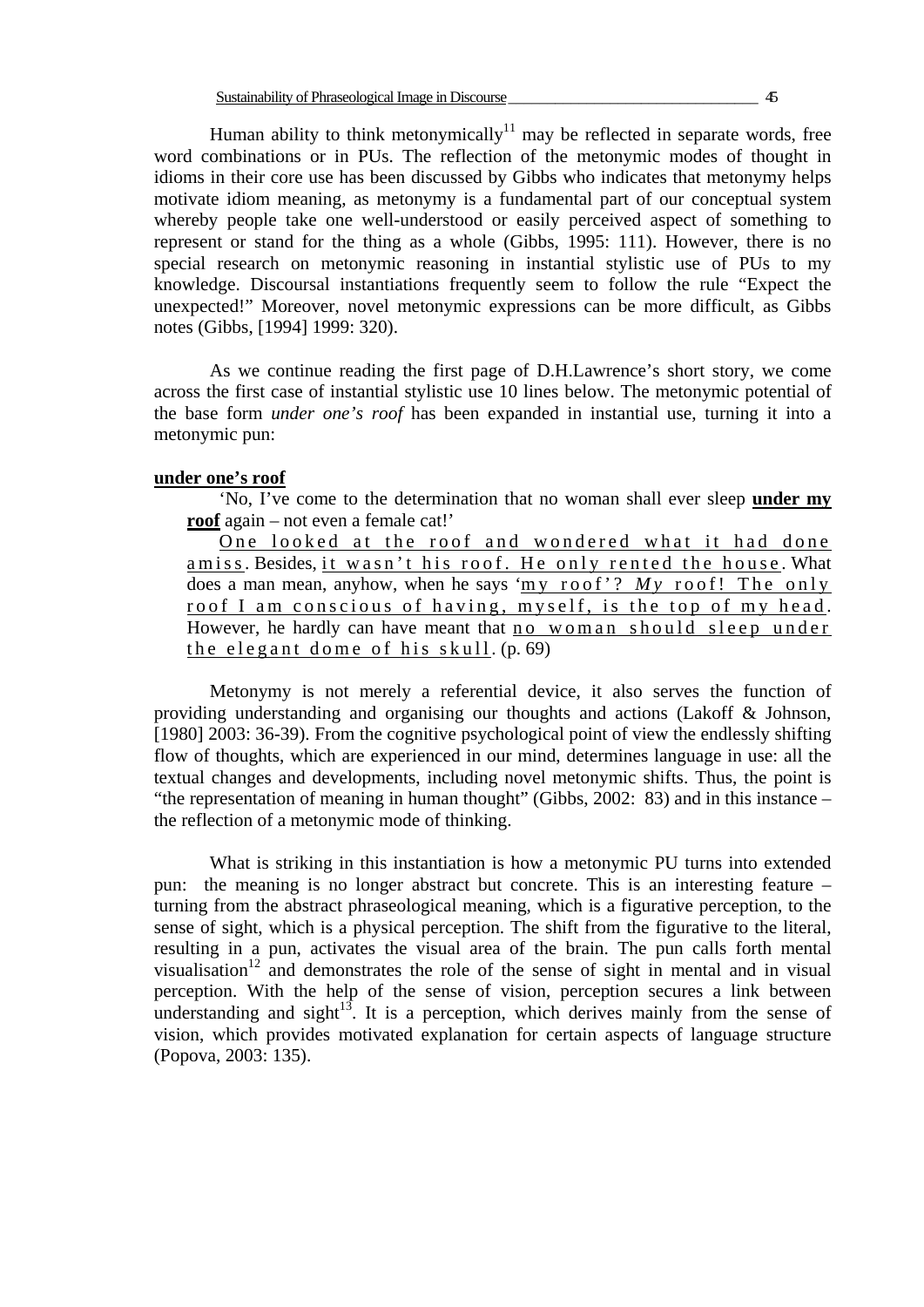In cognitive psychology sight is viewed as a primary sense in cognition, people rely on sight more than on other senses. The instantial use of the metonymic PU turns into a metonymic experience of "understanding is seeing". The visual implications of the pun help to shift from figurative meaning to direct meaning and back again.

The new visualization becomes part of the mental world<sup>14</sup>. This is an interesting case, as the pun is based on metonymy. Usually metaphorical PUs are punned upon. The sustained use of pun facilitates the presentation of a visualised narrative. The pun is further extended, based on the polysemy of the word roof. "The roof of the skull" is a metaphorical meaning, while "the elegant dome of his skull" is an ironic periphrasis and a synonym for "the roof" as the top of one's head.

#### **III. THE ROLE OF PHRASEOLOGICAL REITERATION**

The above example shows how the reiteration of the constituent "roof" functions, providing cohesion<sup>15</sup>. Reiteration reinforces the meaning and the cohesive role of the PU. Stylistically it is manifest in a number of ways. One wonders what the roof has done amiss (metonymic personification), and after all it is not his roof as he only rents the house (extended metonymic pun). When the phrase "My roof" is reiterated, "*My*" is given in italics to lend emphasis. Italics function not only as what is called an attention-controlling device. The emphasis, indicated typographically by the use of italics, is "part of the phonological effect" of the text (McRae, [1897] 1990: 17). It is a way of expressing intonation and emotions, as language reflects emotional thinking. For the reader it is important to retain the associative links between the reiterations.

Thus, the text offers an intricate semantic and stylistic network, which reflects associative thinking – metonymy, pun, personification, reiteration of the image, acquiring new associations and ties in discourse. "Authors combine tropes and narratives in subtle ways, often shifting between tropes as they shift points of view" (Gibbs, [1994] 1999: 452). The combination and interaction of two or several tropes give rise to new instantiations of PUs in discourse.

In D.H.Lawrence the first page of the short story ends with a cluster of three PUs in close proximity, entwining metaphorical, metonymic and literal meanings, and showing that much of the cognitive development is based on emotions and motivation:

#### **under one's roof walls have ears what's sauce for the goose is sauce for the gander**

The point, however, is that Rawdon said so emphatically – no, not emphatically, succinctly: 'No woman shall ever again sleep **under my roof**.' It was a case of futurity. No doubt he had had his ceilings whitewashed, and their memories put out. Or rather repainted, for it was a handsome wooden ceiling . Anyhow, if ceilings have eyes, as **walls have ears**, then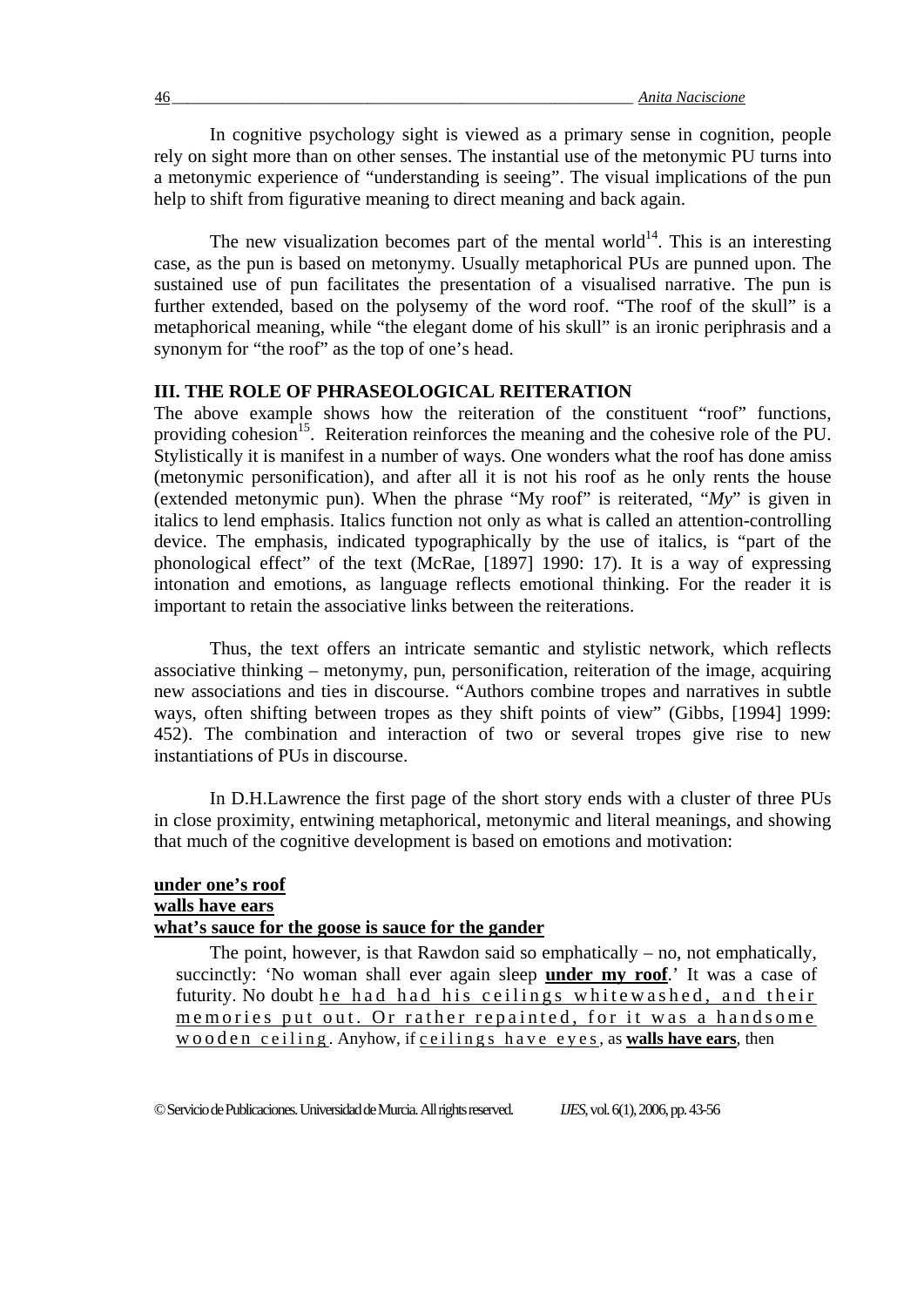'And will you neither sleep **under any woman's roof**?'

#### That pulled him up rather short. He was not prepared to sauce his gander as he had **sauce**d his **goose**. (pp. 69-70)

 PUs are alive, they find new ways of expression in discourse. This piece of figuratively saturated text contains quite a number of stylistic patterns and tropes, however, "the individual tropes do not work independently, but are functionally related to each other to provide figurative coherence to a text" (Gibbs [1994] 1999: 454).

 The sustained phraseological image is a natural reflection of a way a thought tends to develop: the figurative meaning of the PU persists, then it gives rise to a literal interpretation, which is followed by a return to the figurative level. This stretch of text reveals "the intricate interaction between metaphor and metonymy" (Barcelona, 1998: 47). A metonymic PU turns into an extended metaphor, sustained by a pun. The parallel construction "ceilings have eyes" is cataphorically pointing forward to *walls have ears*, providing a cohesive tie<sup>16</sup>. "Ceilings have eyes" is an instantial metaphor, based on contiguous associations. Further the subtle irony of the comment brings out the literal meaning again by way of a pun: "…in decent circumstances we sleep under ceilings, not under roofs", and with the repainted ceilings the memory of a woman having slept under them is metaphorically wiped out for ever. This perception considerably extends "our field of vision" (Lakoff & Johnson, [1980] 2003: 30). The shift from metaphor to pun ("a repainted, handsome wooden ceiling") creates a vivid visual representation - extended pun in a saturated stretch of text.

The proverb *what's sauce for the goose is sauce for the gander* has acquired an instantial form: "was not prepared to sauce his gander as he had sauced his goose". This is not only a case of allusion, but also a case of instantial conversion, which is extremely rare in the use of English  $PUs^{17}$ . There is another rare pattern, that of metathesis, which involves a swap of notional constituents, changing the regular sequence of the base form. In this context instantial use is highlighted and carried to considerable lengths, including instantial conversion, which is infrequent and hence striking in the discoursal use of phraseology. The techniques of metonymy, metaphor, punning and reiteration create a web of figurative and literal meanings, providing cohesion and coherence in discourse.

 This is a case of phraseological saturation (Naciscione, 2001: 142-152), which is one of the ways how PUs function in the web of discourse, creating instantial chains, fusing and intermingling both base and instantial features. The PUs and their instantial constituents pervade the text resulting in a subtle network of phraseological ties. The particular instantiation is outside the experience of the language user, as it has not been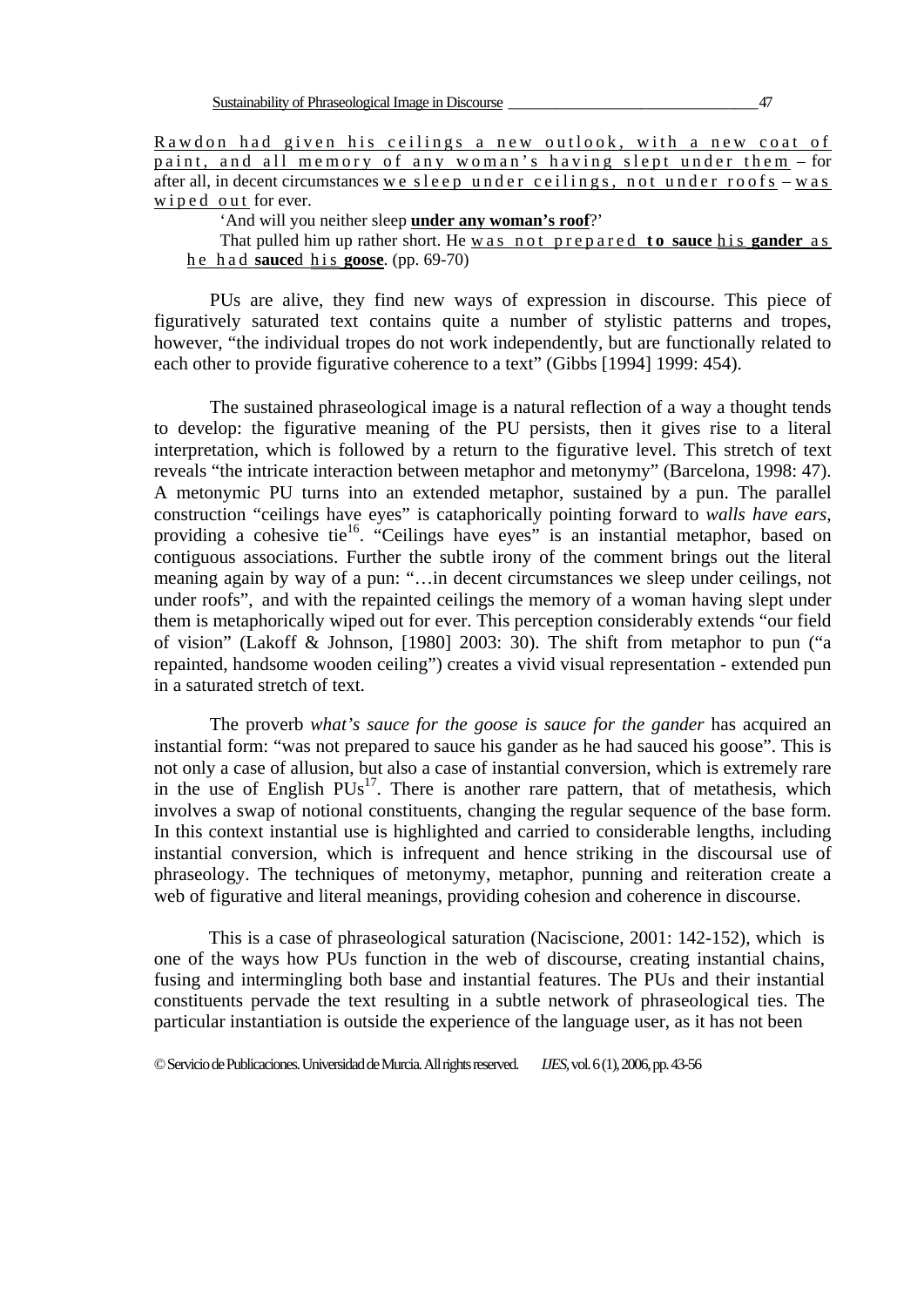encountered before. It becomes a focal point where three phraseological images meet and a number of instantial changes are effected, thus attracting attention and increasing emotional suspense. The phraseologically saturated stretch of text demonstrates how a common PU can develop a high degree of discoursal flexibility.

Phraseological saturation implies a dense phraseological presence in the web of discourse. The striking result of saturation is not only due to a high stylistic density, but also the emotional impact it creates, by intertwining a number of figurative strands. It reflects the author's intuitive feeling for the "emotional density" of a particular moment (Spiegel, 1976: 44). Phraseological saturation is polyphonic by its very nature. Saturated stretches reveal how PUs may be realised in interaction and several phraseological voices may be developed in parallel.

A novel metonymic link serves to advance the metonymic perception of *the roof*:

#### **under one's roof**

'Ah! Well! That's not quite the same thing, you know. When one leaves one's own house one gives up the keys of circumstance, so to speak. But, as far as possible, I make it a rule not to sleep **under a roof** that is openly, and obviously, and obtrusively a woman's roof .

'Quite!' said I with a shudder. 'So do I!'

Now I understood his mysterious love affair less than ever. (p. 70)

The first page and a half of the short story is phraseologically saturated. However, it is followed by two and a half page of a descriptive narrative, which is almost devoid of PUs, save for two PUs in core use. There is a good explanation for that. PUs are common at focal points in the narrative. In D.H. Lawrence's writing instantial use is not normally found in descriptive narratives, but at key emotional moments<sup>18</sup>, in emotional situations, which portray interpersonal relationships, when emotions run high. Suspense frequently lies at the basis of a development towards a new stage, and new forms and meanings are produced in discourse, when language is used in an unconventional way to create a newly altered mental image.

#### **IV. PHRASEOLOGICAL COHESION AND SUSTAINABILITY**

The phraseological image becomes sustainable, as the cohesive stylistic links persist, developing the image and acquiring new associations and ties in discourse. Unlike Halliday and Hassan (1976), who see cohesion as a lexical and semantic relation, I believe that cohesion is also a stylistic relation. I would argue that stylistic features have a role of their own in securing cohesion and coherence. Thus, a sustained phraseological image provides for the semantic and stylistic cohesion of the text.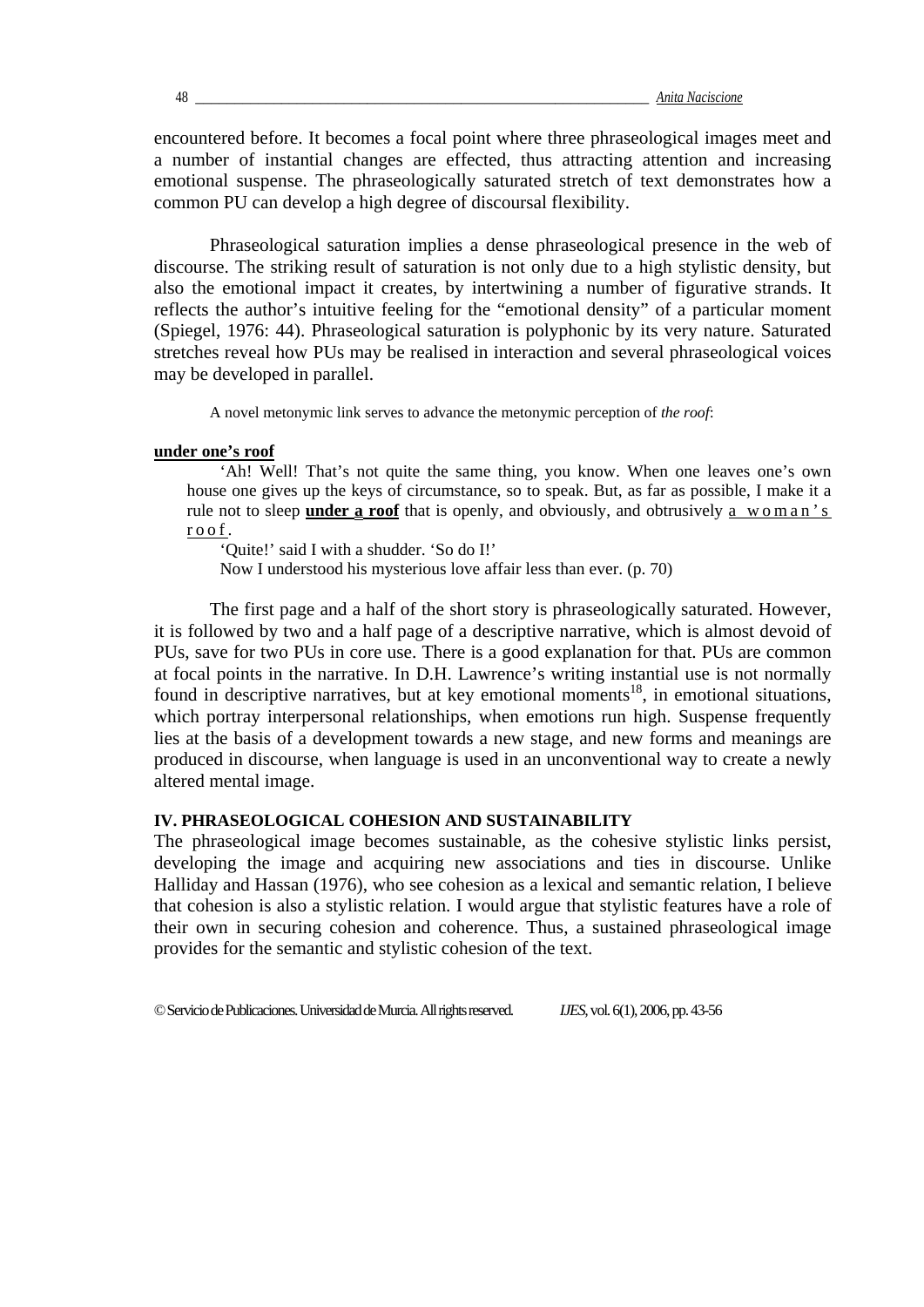Cohesion is provided by further reiteration of the PU. We read on that Rawdon keeps paying a daily visit or even a twice daily visit to a lonely and very attractive woman, and he goes on insisting, "I've taken a vow that no women shall sleep **under my roof** again!" (p. 72). The PU *under one's roof* is reiterated as the story develops, enhancing the emotional tension and creating a mounting feeling of affective suspense<sup>19</sup>. Thus phraseological reiteration is a form of cohesion (Naciscione, 2001: 112-121). It is also a tool to sustain an image: the reiteration brings out Rawdon's obsession with his determination that no woman shall ever sleep under his roof. His compelling emotions are conveyed by semantic and stylistic reiteration of the phraseological image, reasserting the thought, as it were, to himself. Indeed, it remains at the back of his mind all the time and it keeps emerging at stressful moments. Lawrence is a good psychologist and a master of portraying human emotions.

 So far the PU *under one's roof* has been used in dialogue – in Rawdon's speech. However, as the story progresses, it also appears in the author's narrative, adding incremental value: " If he meant he wouldn't have his wife sleep **under his roof** again, that one could understand. They were really very witty with one another, he and she, but fatally and damnably married" (p. 73).

The development of the phraseological image lends continuity and a narrative perspective. The use of the PU gains a cumulative effect, affording a psychological insight into the emotional tension of the main character, and covering the whole of the short story. The narrative turns into "an overt manifestation of the mind in action" (Chafe, 1990: 79). The PU pervades the text, as the image *roof* is reiterated, and different stylistic patterns are used:

#### **under one's roof not for love or money**

Poor Janet! But he wouldn't have her sleep **under his roof**, no, **not for** any **money**. And apparently he never slept under hers  $-$  if she could be said to have one . So what the deuce? (p. 73)

"Not for any money" is an elliptical form of the PU *not for love or money*, meaning "not for anything, not for any price". "Not for love" is conspicuously missing. The pattern of ellipsis is combined with replacement<sup>20</sup> followed by a metaphoric extension of a metonymic PU. It is another instance where PUs and tropes cohesively interact in discourse.

 The mystery of the manifestations of human emotions is accentuated by the reiteration of the words *mysterious, mystery* and *mystification* (pp. 70-73). We understand "his mysterious love affair even less than ever" (p. 70). The same refers to Rawdon who has wrapped himself up in "a certain amount of mystification" (p. 72). And, of course, the pure mystification of not having a woman sleep under his roof, which is reiterated in the next paragraph: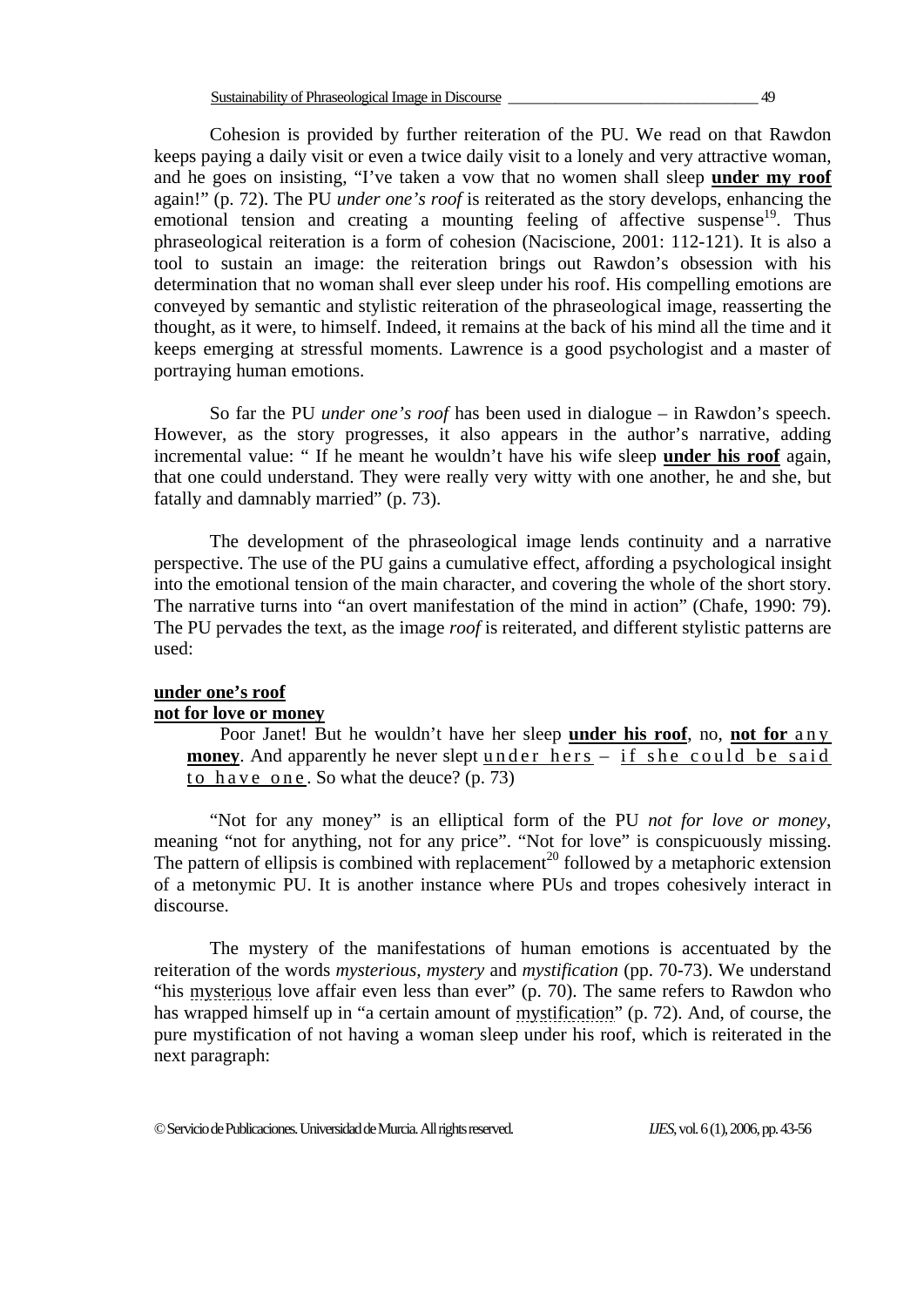#### **under one's roof to let the cat out of the bag**

Of course, if they were friends, just friends, all right! But then in that case, why start talking about not having a woman sleep **under your roof**? Pure mystification.

The cat never came out of the bag. But one evening I distinctly heard it mewing inside its sack, and I even believe I saw a claw through the canvas.

p. 73

Thus, the mystery was never disclosed, but some information came out. The extended metaphor creates a number of instantial associations and sub-images: *meowing, sack, claw, canvas*, which retain a metonymic link with the base metaphor. Incidentally, the claw turns out to be a woman's foot (p. 79). This is a revelation, especially after the firm assertion that "no woman shall ever sleep under my roof again – not even a female cat!" (p. 69). Instantial use is dynamic, it expands the semantic and/or syntactic limits of the base form, going beyond the confines of core use. Hence it acquires a broader dimension in the web of discourse. I follow Chafe in believing that language should not be viewed as static. Language in action is better captured with the metaphor of a flowing stream, in which a stream of thoughts enjoys a priority (Chafe, [2001] 2004: 673).

The next paragraph carries a mention of the leading motif of the story in an indirect way. Over dinner they speak "on his favourite topic: not, of course, women, and why they shouldn't sleep **under his roof**, but fourteenth-century melody and windbag accompaniment" (p. 73). The PU is reiterated in its core use as part of a cumulative development. The statement is followed by two pages with no instantial use of PUs and only two PUs in their core use. This piece of text narrates the further developments. Rawdon's servant Hawken appears and announces a visitor with an intensely blank and bewildered look on his face, "A lady, sir!" Janet has come to visit Rawdon, looking tragically upset. Finally Rawdon decides to call his servant:

#### **under one's roof**

He (…) rang the bell. (…) Then there was a tension of waiting, an interruption in the previous tension. He waited. Nobody came. Rawdon rang again.

'That's very curious!' he murmured to himself. Hawken was usually so prompt. Hawken, not being a woman, slept **under** the **roof**, so there was no excuse for his not answering the bell. The tension in the room had now changed quality, owing to this new suspense.

p. 75

The word "tension" has been repeated 11 times over a brief stretch of text, while "suspense" appears twice, acting like cues and prompts. The reiteration of the thought of tension and suspense is backed by the short sentences. It is Janet who has come to ask Rawdon to stay under his roof in an emotional crisis. Rawdon is desperately trying to extricate himself from the situation: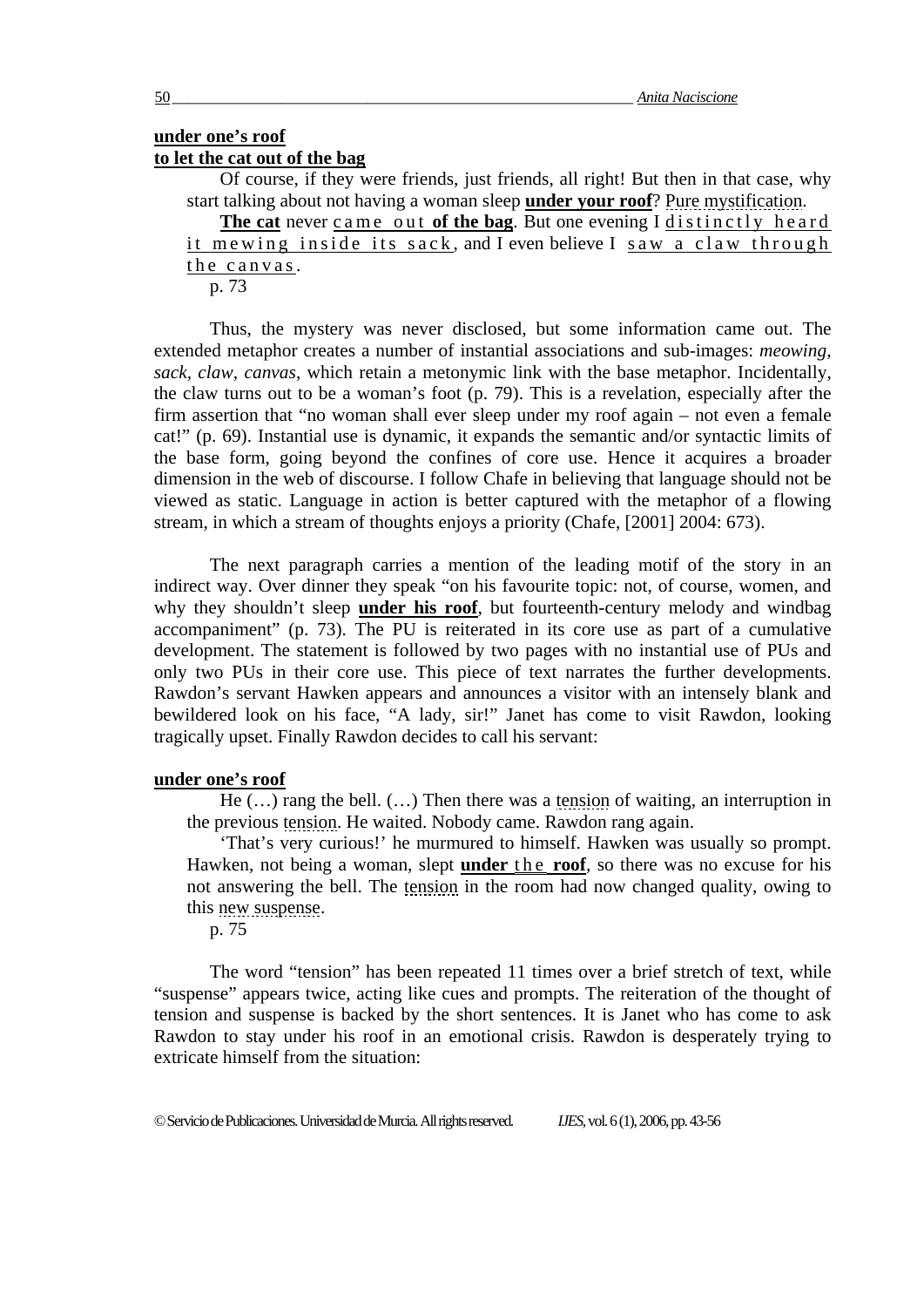#### **under one's roof**

'You couldn't stay and protect me yourself?' she said quietly.

'I! I! Why, I've made a vow – haven't I, Joe?' – he turned to me – 'not to have any women sleep **under my roof** again.' – He got the mixed sour smile on his face.

She looked up at the ceiling for a moment, then lapsed into silence. Then she said:

'Sort of monastery, so to speak!' (p. 77)

The pun evokes a change from the abstraction of phraseological meaning to the literal meaning of its constituents, appealing to the sense of sight. The instantial metonymy "gives realistic detail" (Pankhurst, 1997: 124) to the metonymic base form. The reiteration of a PU, if emotionally charged, is a way of creating suspense, especially in instantial use. In the text new figurative shifts have emerged – puns and extended metaphors, subtly interwoven with full and partial reiteration of the whole PU or the image-bearing constituent *roof*. In this way the PU becomes the key image of the short story, and the development of the image turns into what I would call an extended metonymy, drawing on the sense of sight and enhancing emotional suspense. The text presents a generously sustained image: the stable boundaries of the base form of the PU have been extended and the image covers the whole stretch of the short story.

After *roof* has been absent for two and a half pages, it appears again at the end of the short story as an innuendo:

#### **under one's roof**

That day, Rawdon left for London, on his way to Tunis, and Hawken was to follow him. The roof of his house looked just the same. (p. 80)

Both figurative and literal meanings are instantiated at the same time. *The roof* has not changed, nor has Rawdon's attitude. A sustained visualisation has been secured in one's mind's eye. A parallel vision has been maintained: the abstract metonymic thought of *roof* as one's home and the literal meaning of *a roof*. The two domains have been linked metonymically. Hence the role of phraseological image in the construction of meaning.

#### **V. SUSTAINED COHESIVE FUNCTION AND UMBRELLA USE**

The analysis of instantial use establishes a clear picture of the involvement of phraseology in the interrelated web of discourse and reveals the way instantial use creates coherent relationships between various parts of the text. This case study illustrates one of the types of interaction between metonymy and metaphor: an instantial metaphorical and metonymic development of a PU, which is metonymic in its base form. The sustained use of a combination of metonymy and metaphor gives rise to new instantiations in discourse.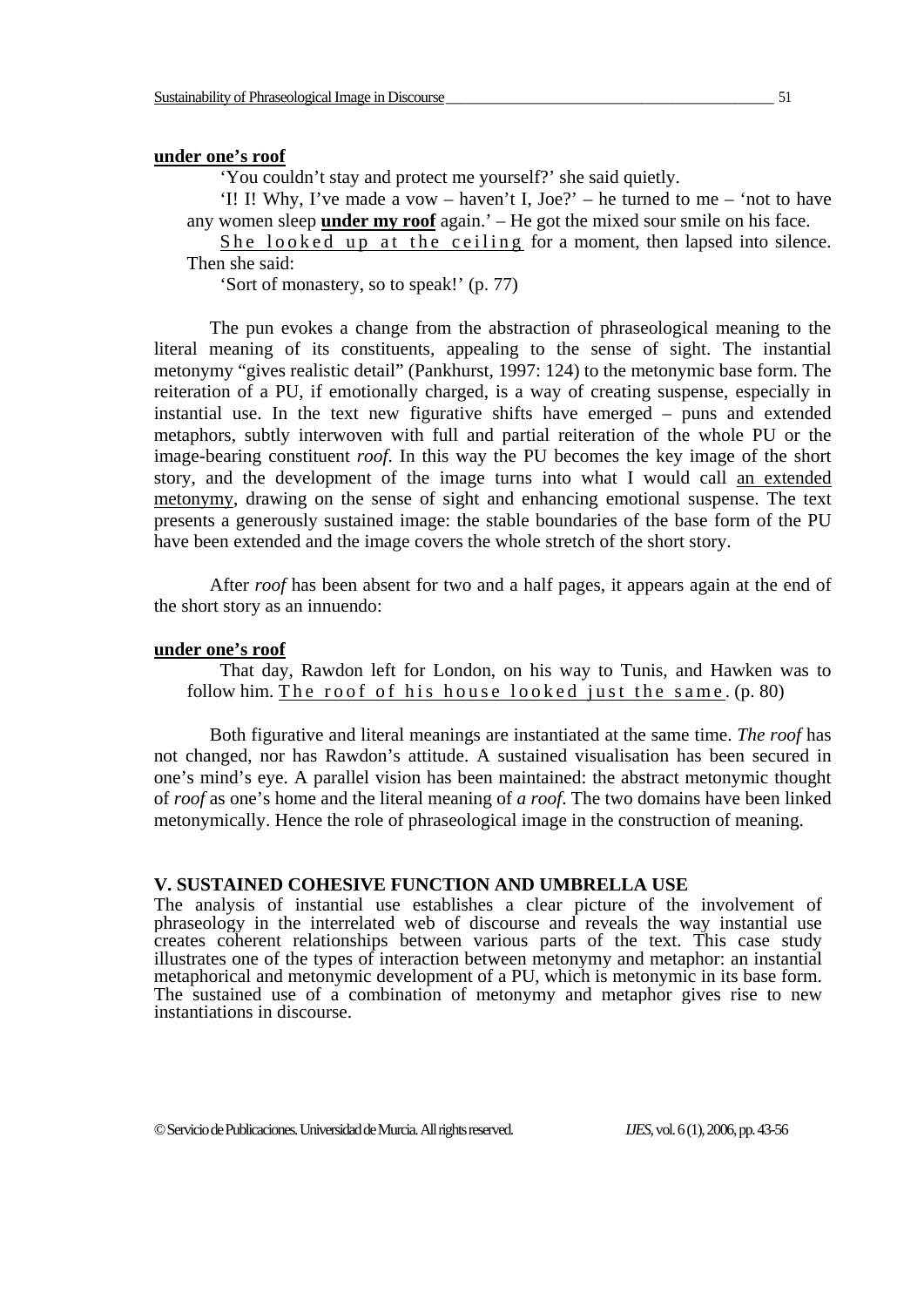The phraseological image has been sustained across the whole short story, acquiring a sense of constancy. In a way it is also a means of stretching the imagination and the boundaries of the phraseological image: the use of this PU coincides with the boundaries of the short story. Moreover, the same phraseological image also appears in the title of the short story, providing an overtone and spanning its boundaries:

#### Rawdon's R o o f

This is umbrella use<sup>21</sup>, which is a special position in the text. The title has a sustainable cohesive function. The phraseological image lends wholeness to the short story, it is a kind of a frame, functioning as a single meaningful entity. At the same time it is like an undercurrent that helps to determine its overall stylistic quality and bring out the message. Sustainability is made possible due to the semantic and stylistic cohesion, which proceeds from the base form and is developed throughout the story. The whole text becomes the context of the instantiation, and the sustained use of the PU turns into a narrative technique by force of constant reference to it. The understanding of the sustained phraseological image becomes cognitively salient.

#### **VI. CONCLUSION**

My conclusion is that phraseological image is a way to sustain a narrative. It functions as an integral strand in the web of emotional tensions, becoming an essential aspect of text. It aids the exploration of psychological depths and secures the flow of figurative sequences, creating feeling of suspense. Sustainability of a PU is the spread of its image over a length of text in sequential segments as part of the interrelated web of discourse. Sustained figurative use calls for additional identification efforts and enhanced cognitive skills of perception, comprehension and interpretation to follow an instantial development and understand sustained figurative language. In order to cope with the task, learners need what could be called sustained working memory not to lose the figurative thread. Sustained use also affords an insight into an interesting aspect of the figurative mode of human cognition: the ability to infer gradually, to understand increasingly more in tune with the development of thought in an on-going figurative environment. A PU is capable of delivering a greater degree of sustainability than a word by virtue of the inherent cohesion of the base form of the PU and its figurative meaning.

The discoursal use of *under one's roof* shows that it is not only phraseological metaphor that can be sustained in discourse, as it is commonly assumed, but also other stylistic techniques, which the base form of the PU is built on, as it is in this case – metonymy. This encourages the exploration of the role of other tropes in securing a sustained image in discourse, and forming a figurative chain that cuts across modalities of experience. The sustained use of the image *under one's roof* is a striking feature of D.H. Lawrence's creative endeavour. It helps to convey the psychological message of the text – the thoughts and emotions of the main character, and the workings of his mind.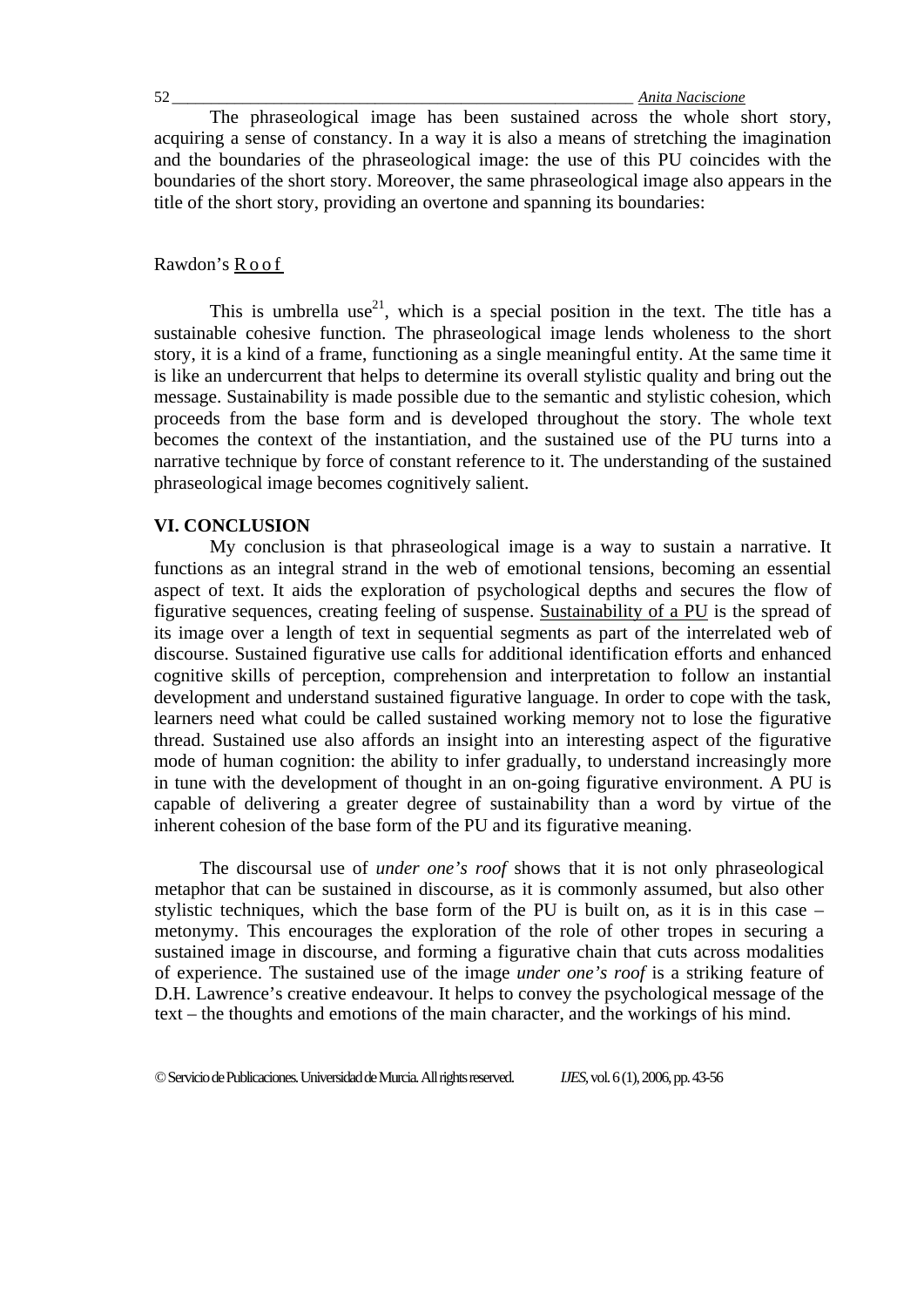Sustainability reveals a process of emotions and experience, a continuous interaction of metonymic and metaphorical reasoning. However, at the same time it serves the author as a narrative structure, a genuine continuity, sustaining the message.

Sustainability of phraseological image definitely merits further investigation. Fragmented contexts by which PUs are frequently illustrated are insufficient to establish the whole network of semantic and stylistic interrelationships over extended stretches of text. The same is true in respect of examples taken from a corpus, which gives only some of the preceding and the subsequent text. It is essential to recognise sustainability as one of the basic tenets of the stylistic PUs in discourse and discontinue using a sentence-bound approach, which is good enough only to illustrate core use or simple patterns, such as insertion or replacement. Sustained use of phraseological image reflects extended figurative thought which knows no sentence boundaries.

#### **NOTES**

<sup>1</sup> In my understanding of the basic terms in phraseology I follow Naciscione (2001).

 $\mathfrak{D}$ The term "sustainability" was introduced by Naciscione (1996). See also Naciscione (2001).

3 The phraseological unit is a stable, cohesive combination of words with a fully or partially figurative meaning.

4 The base form is the dictionary form and meaning stored in the long-term memory of the language user.

5 Core use is the use of a PU in its most common form and meaning without any additional stylistic features.

6 Instantial stylistic use is a stylistic realisation in discourse, it is a particular instance of a unique stylistic application of a PU, resulting in significant changes in its form and meaning determined by the context.

7 The advantages of the cognitive methodology when analysing the creative changes of PUs have been pointed out by Mena Martínez (2003); Ryzhkina (2003).

8 I have indicated the forms of PUs for emphasis: base forms are marked bold and underlined; instantial elements are spaced and underlined; replaced elements are underlined double and spaced; cues are marked with a dotted line.

 For the importance of distinguishing between metaphor and metonymy, see Gibbs, 1999: 36-  $37.10$ 

10 For metaphor and metonymy as a source of false friends, see Chamizo Domínguez and Nerlich  $(2002)$ .

11 For the workings of metonymic conceptualisation, see Gibbs' "The Poetics of Mind", which contains an interesting chapter on lexical metonymy: Gibbs ([1994] 1999: 313-358).

<sup>12</sup> For the complex interaction of visual elements and verbal English, see Goodman (1996).<br><sup>13</sup> For a connitive-linguistic view of the link between understanding and the senses of sigl

13 For a cognitive-linguistic view of the link between understanding and the senses of sight and smell, see Popova (2003).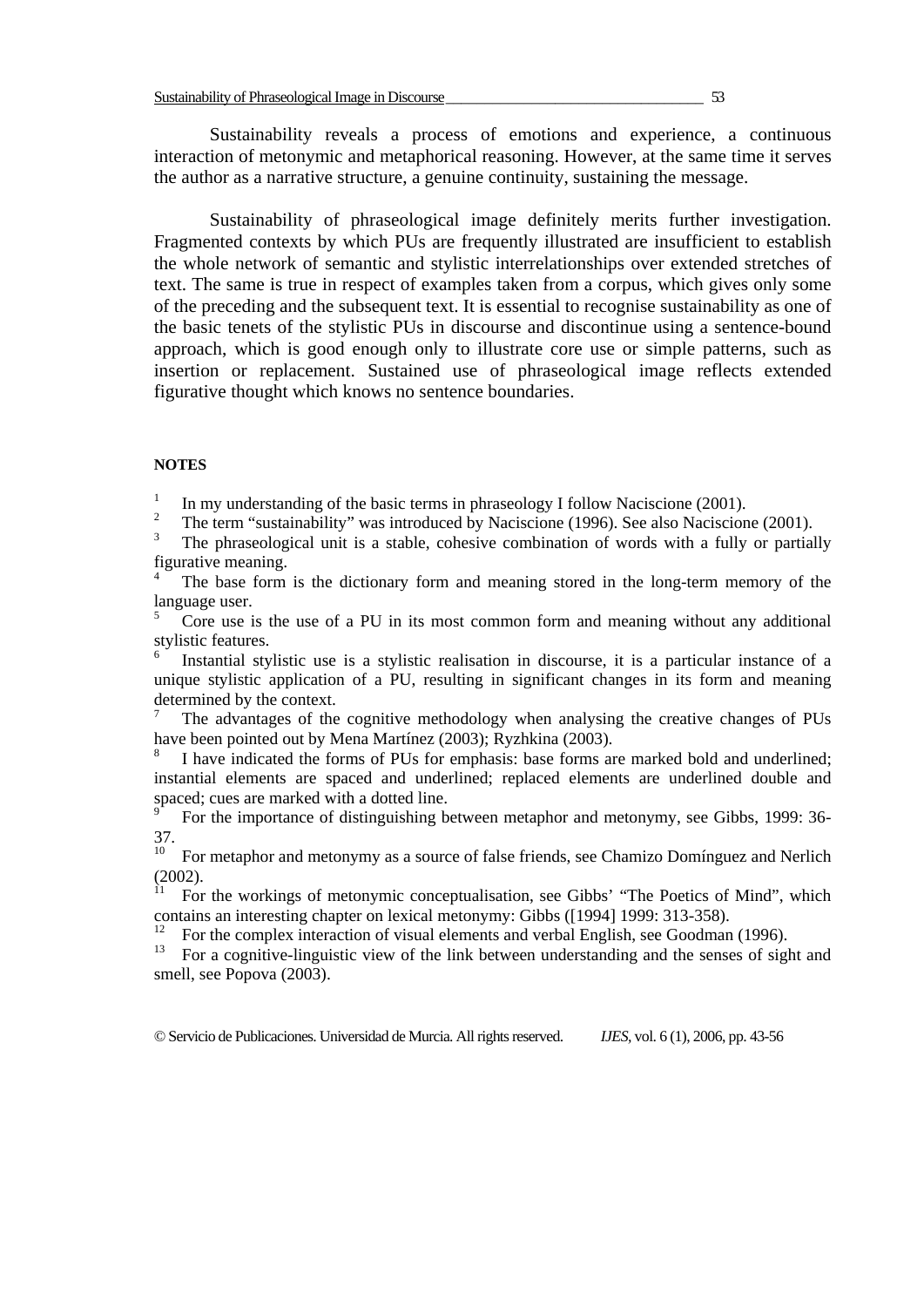<sup>14</sup> According to Spiegel, the traditional visualization in literature starts only in the fiction of the 19<sup>th</sup> century when the "visual perspective moves to the centre of a coherent and fully articulated literary form" (Spiegel, 1976: 33).

<sup>15</sup> For cohesion in phraseology see Naciscione (2002).

<sup>16</sup> For the cataphoric function in cohesion see Halliday and Hasan (1976).

Although instantial conversion is rare in English PUs, it is not a new phenomenon, as it has already been used by Chaucer (Naciscione 1976: 122-126).

18 For instance, D.H. Lawrence's novel *Mr. Noon* reveals a striking difference in the distribution of PUs and instantial use: there are long stretches of descriptive narratives, which are void of any PUs, both core use and instantial use, while emotionally tense pieces of narrative contain a lot of sustained instantial use and emotive clusters of phraseologically saturated text. The same regularity also emerges in other novels by D.H. Lawrence, e.g. *The Lost Girl*.<br><sup>19</sup> For affective use of PUs see Gréciano (1988).<br><sup>20</sup> Bonlassmant is an instantial pattern involving the substitution of a base.

Replacement is an instantial pattern involving the substitution of a base constituent by one or several instantial constituents. For replacement in phraseology see Sabban (1998: 165-192).

In umbrella use PUs appear in titles and headlines performing a sustainable cohesive textembracing function, referring to and covering the whole of the text (Naciscione, 2001). For umbrella use of proverbs in song titles, see Bryan (2001: 16-56) and in titles of dramas, see Bryan (2002: 65-74).

#### **REFERENCES**

Barcelona, A. (1998). The state of art in the cognitive theory of metaphor and metonymy and its application to English studies. *The English Messenger,* vol. VII/2, 45-48.

Barcelona, A. (2000). On the plausibility of claiming a metonymic motivation for conceptual metaphor. In A. Barcelona (Ed.), *Metaphor and metonymy at the crossroads* (pp. 31-58). Berlin: Mouton de Gruyter.

Bryan, J. (2001). An unfinished list of Anglo-American proverb songs. In W. Mieder (Ed.), *Proverbium: Yearbook of international proverb scholarship*, vol. 18, 16-56.

Bryan, J. (2002). Proverbial titles of dramas. In W. Mieder (Ed.), *Proverbium: Yearbook of international proverb scholarship*, vol. 19, 65-74.

Chafe, W. (1990). Some things that narratives tell us about the mind. In B.K. Britton & A.D. Pellegrini (Eds.), *Narrative thought and narrative language* (pp. 77-98)*.* London: Lawrence Erlbaum.

Chafe, W. ([2001] 2004). The analysis of discourse flow. In D. Schiffrin, D. Tannen & H.E. Hamilton (Eds.), *The handbook of discourse analysis* (pp. 673-687)*.* Oxford: Blackwell Publishing Ltd.

Chamizo Domínguez, P.J. & Nerlich, B. (2002). False friends: Their origin and semantics in some selected languages. *Journal of Pragmatics*, 34, 1833-1849.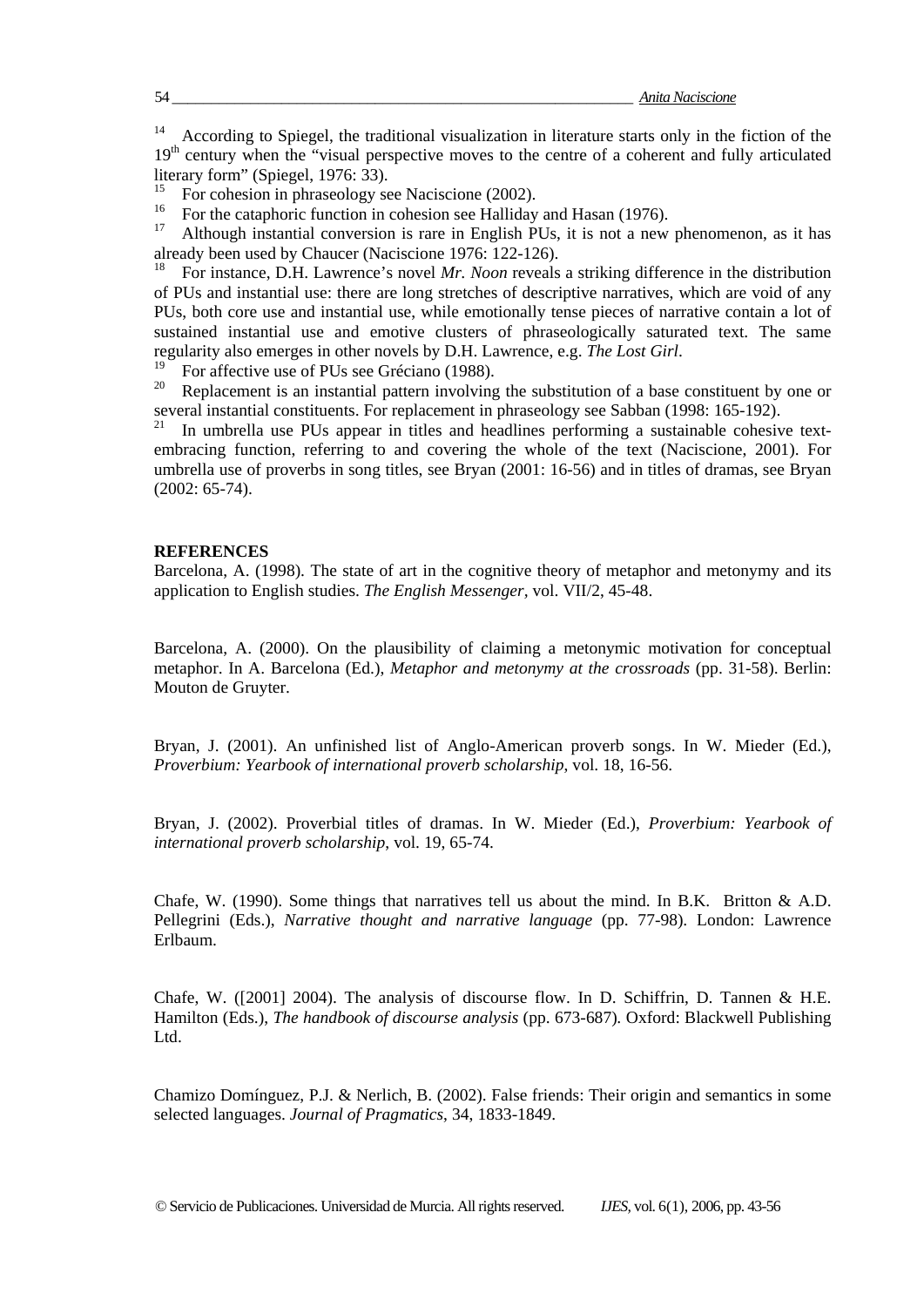Dirven, R. (1993). Metonymy and metaphor: Different mental strategies of conceptualisation. *Leuvense Bijdragen*, 82, 1-28.

Gibbs, R.W. Jr. ([1979] 1998). Process and products in making sense of tropes. In A. Ortony (Ed.), *Metaphor and thought* (pp. 252-276). Cambridge: Cambridge University Press.

Gibbs, R.W. Jr. ([1994] 1999). *The Poetics of mind: Figurative thought, language and understanding*. Cambridge: Cambridge University Press.

Gibbs, R.W. (1995). Idiomaticity and human cognition. In M. Everaert, E.-J. Van der Linden, A. Schenk and R. Schreuder (Eds.), *Idioms: Structural and psychological perspectives* (pp. 97-116). Hillsdale, New Jersey: Lawrence Erlbaum Associates.

Gibbs, R.W. Jr. (1999). Researching Metaphor. In L. Cameron & G. Low (Eds.), *Researhing and Applying Metaphor* (pp. 29-47). Cambridge: Cambridge University Press.

Gibbs, R.W. (2002). Psycholinguistic comments on metaphor identification. *Language and Literature*, 11:1, 78-84.

Goodman, S. (1996). Visual English. In S. Goodman & D. Graddol (Eds.), *Redesigning English: New texts, new identities* (pp. 38-72). London and New York: Routledge.

Gréciano, G. (1988). Affektbedingter Idiomgebrauch. In *Stilistisch-rhetorische Diskursanalyse, Forum angewandte Linguistik*, vol. 14, 49-61.

Halliday, M.A.K. & Hasan, R. (1976). *Cohesion in English.* London: Longman.

Kövesces Z. (2002). *Metaphor: A practical introduction.* Oxford University Press: Oxford.

Lakoff G. & Johnson M. [1980] 2003. *Metaphors we live by.* Chicago: University of Chicago Press.

Lakoff, G. & Johnson, M. (2003). Afterword. In G. Lakoff & M. Johnson, *Metaphors we live by* (pp. 243 - 274).

Lakoff, G. & Turner M. (1989). *More than cool reason: A field guide to poetic metaphor*. Chicago: University of Chicago Press.

Lawrence, D.H. ([1930] 1978). Rawdon's Roof. In D.H. Lawrence, *Love among the haystacks and other stories* (pp. 69-80). Harmondsworth: Penguin Books.

McRae, J. ([1987] 1990). *Words on words: How to write a commentary on a passage of literary prose.* Napoli: Loffredo.